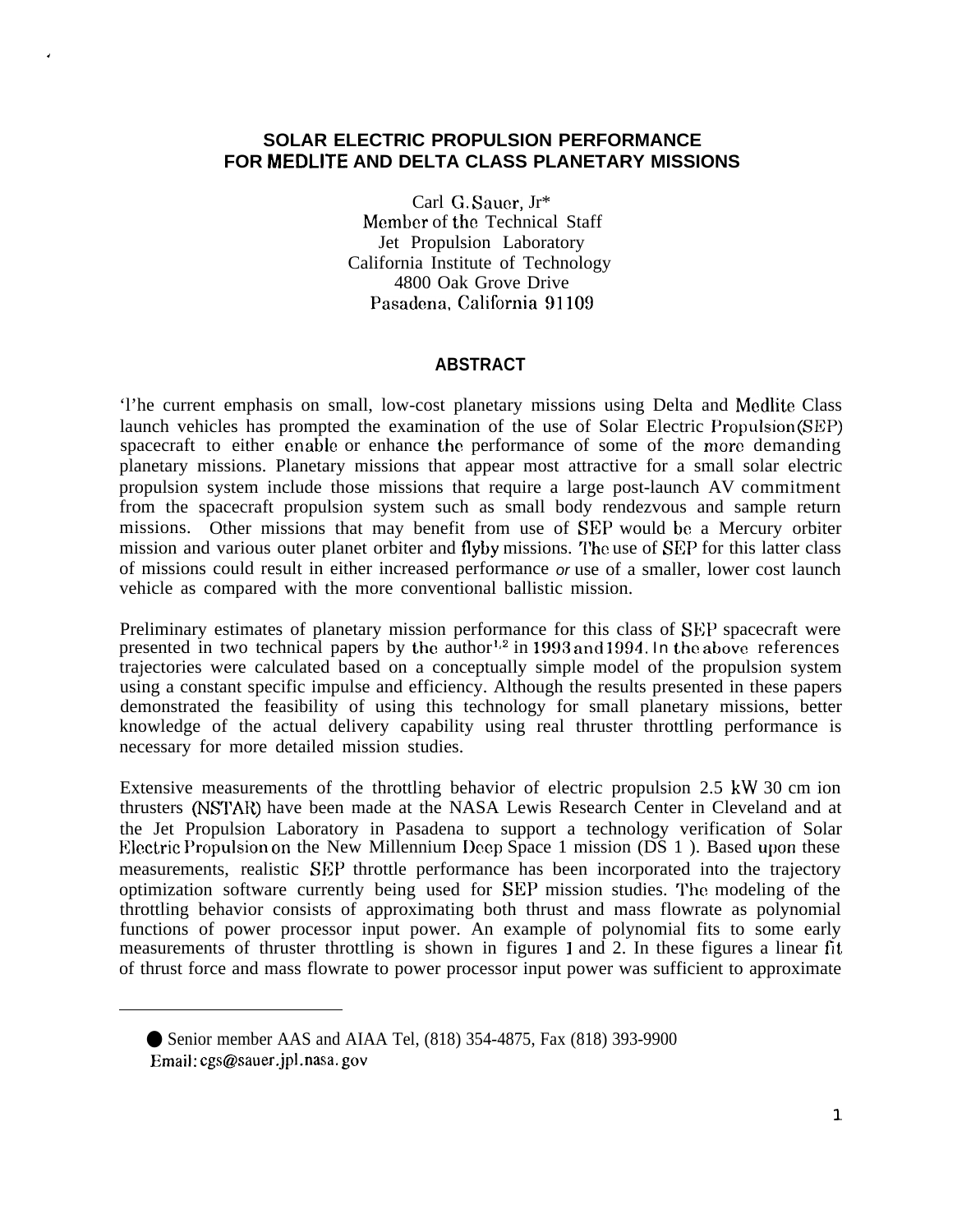the throttle behavior. The specific impulse and overall thruster efficiency which result from the thrust and mass flowrate shown in figures 1 and 2 are shown in figures 3 and 4 respectively and serve to indicate the degree that the thruster performance degrades at the lower throttle levels. Since some of the planetary missions being examined rely on low power operation of these thrusters, it is important to model thruster performance to an accuracy sufficient to get reliable estimates of delivery capability. This paper describes the inclusion of thruster throttling into the trajectory optimization code and discusses the necessary conditions to be satisfied for optimization of thruster staging (I E. changing the number of operating thrusters) during the trajectory.

Several different thruster combinations have been used in these missions studies depending upon the launch vehicle and array power used. In genera] the 2.5 kW thrusters are oversized for some of the small spacecraft that are being considered for launch from a Medlite class launch vehicle. As a consequence only one operating thruster is considered for these spacecraft with a solar array power level in the range of 2-5 kW. Larger Delta 7925 class launch vehicles will have nearly double the injection capability and two operating 30 cm thrusters with an array power level of 5-8 kW can be used. These 2.5 kW thrusters are currently being designed to cover a throttle range of approximately 5 to 1. For some missions, such as a Ceres rendezvous mission, the variation of solar array output power can exceed this range and the solar array power must be increased so that sufficient power is available at the maximum required thrusting distance.

Optimizecl Solar Electric Propulsion trajectories have been calculated for numerous planetary missions during the past several years in order to determine the SEP delivery capability. A sample of these missions are described in this paper and include the following representative missions:

1. A comet Kopff rendezvous mission

. .

- 2. An asteroid Vesta rendezvous mission
- 3. An asteroid Ceres rendezvous mission with and without a Mars gravity assist.
- 4. A Pluto flyby mission using two Venus and a Jupiter gravity assist.
- 5. A Mercury orbiter mission using a single Venus gravity assist.
- 6. A Jupiter flybylorbiter mission using an Earth gravity assist.
- 7. A Uranus flyby/orbiter mission using an Earth gravity assist.
- 8. A comet Tempel 1 rendezvous and sample return mission.

A brief description of four of the above missions is included.

Comet Kopff Rendezvous: A heliocentric ecliptic plot of this trajectory is shown in figure 5. This spacecraft would be launched on a Medlite\*\* launch vehicle in May 2000 and rendezvous with Kopff in July 2003. A 3.375 kW silicon solar array and a single operating 2.5 kW thruster and would be capable of delivering a total spacecraft dry mass of slightly over 300 kg with a propellant expenditure of 128 kg of Xenon. Rendezvous with the comet is around 220 days past perihelion after a flight time of 3.2 years. There are two optimized coast phases in this trajectory with a short thrust phase between them. Estimates of the SEP system mass

<sup>● \*</sup>The Medlite launch vehicle is assumed to be a Delta 7326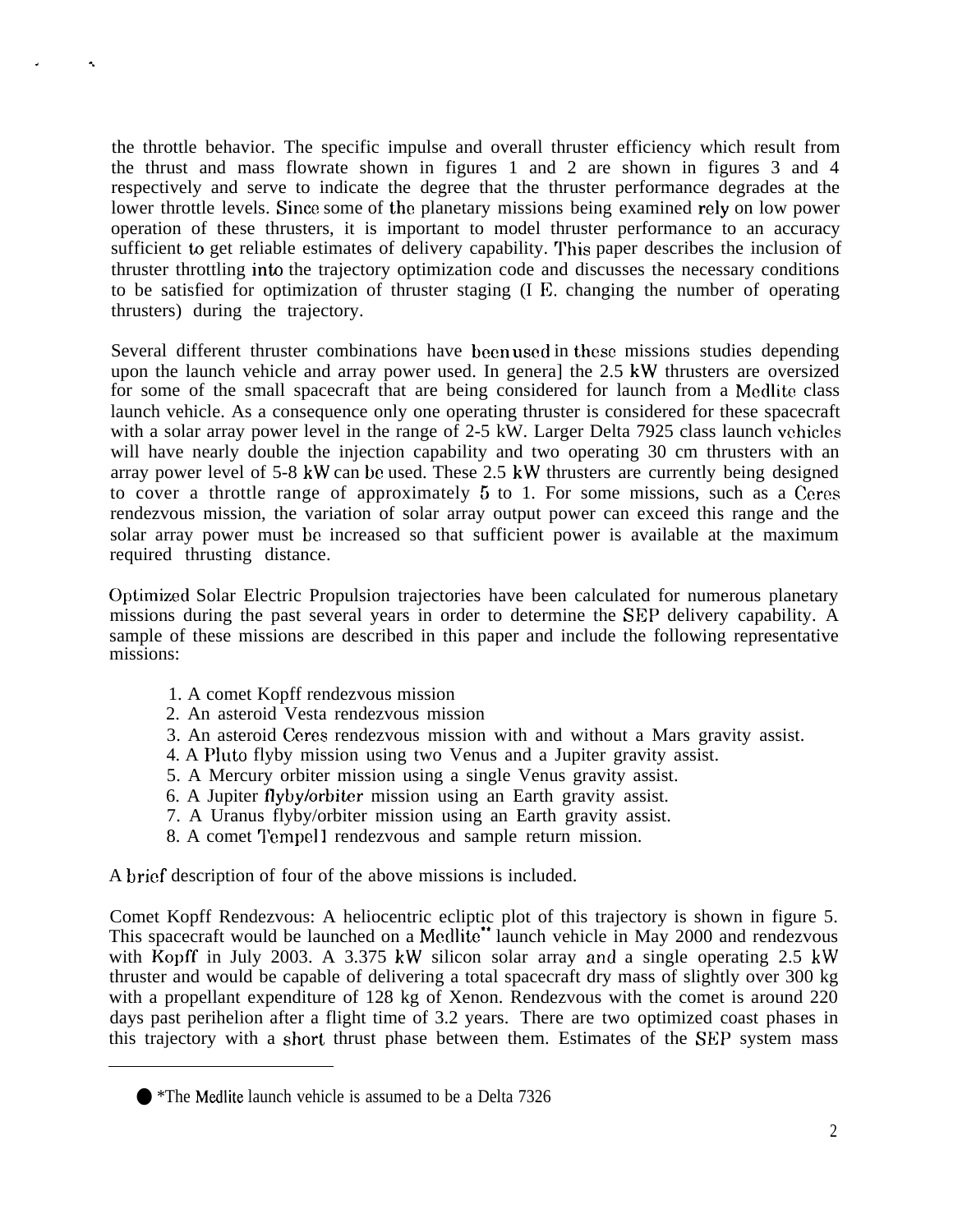range from around 150 to 200 kg and would result in a net, spacecraft mass of somewhere around ]00-150 kg.

Asteroid Ceres rendezvous: An ecliptic projection of the trajectory for this 3 year Ceres rendezvous mission is shown in figure 6. The spacecraft would be launched on a Medlite launch vehicle in May 2003 and employ a Mars gravity assist midway through the trajectory to improve performance. In order to provide sufllcient power to a single 2.5 kW thruster at the distance of Ceres the power level of the solar array must be increased to 5 kW. As a consequence, the SEP mass will be slightly higher than that for the Kopff mission due to the increased size of the solar array. There is only a single coast phase of around 70 days near the end of the trajectory. The total dry spacecraft mass for this mission is slightly under 300 kg and the propellant expenditure is 150 kg, both masses similar to that of the Kopff mission.

Mercury rendezvous: An ecliptic projection of the path of the spacecraft is shown in figure 7 for this 800 day Mercury mission. The spacecraft would be launched in August 2002 using a Delta 7325 launch vehicle and arrive in November 2004. Like the previous missions, this spacecraft would use a single operating 2.5 kW thruster with a solar array power level of 2.6 kW. Although the array power level increases as the spacecraft goes closer to the sun, the expected degradation of the array will probably have the effect decreasing the output power to about its initial value. Because of the decrease of efficiency of the solar array at low solar distances, it is necessary to feather the array at distances less than around .7 AU so as to constrain the maximum array temperature.

1 n this example a Venus gravity assist in March 2003 is used to decrease the perihelion distance of the transfer trajectory to nearly that of Mercury. The spacecraft thrusts mostly around perihelion in order to decrease spacecraft aphelion distance to that of Mercury. Note the presence of coast arcs around spacecraft aphelion indicating that thrusting at this time is not effective. The injected mass of slightly over 600 kg is higher than for the previous two examples and the thrust acceleration level is thus lower. Previous studies of Mercury rendezvous trajectories employed a higher thrust acceleration and had transfer time of 600 to 700 days without the Venus gravity assist. The propellant expenditure for this example is slightly over 190 kg, requiring at least 3 thrusters to satisfy present lifetime constraints on the 30 cm thrusters. As a consequence the propulsion system mass will be higher for this spacecraft as compared with those in the previous examples, not only because of additional thrusters but possibly also due to additional thermal protection required because of the high temperatures encountered on this mission.

Pluto flyby: The last mission presented in this abstract is a 10 year flyby mission to Pluto and involves two gravity assists at Venus and a gravity assist at Jupiter. An ecliptic projection of the initial phase of the mission is shown in figure 8. Only this phase is shown in order to illustrate the thrusting phases of the trajectory. This trajectory is similar to a ballistic trajectory using the same gravity assist bodies and the intent was to see if an adequate payload could be delivered using a small and less expensive launch vehicle than that required for a ballistic mission. Similar power and propulsion parameters are used for this mission as for the Kopff mission, that is, one operating 2.5 kW thruster and a 3.375 kW solar array. Like the first two missions, this spacecraft is launched on a Medlite launch vehicle. The spacecraft energy requirements are actually less for this Pluto mission than for the two small body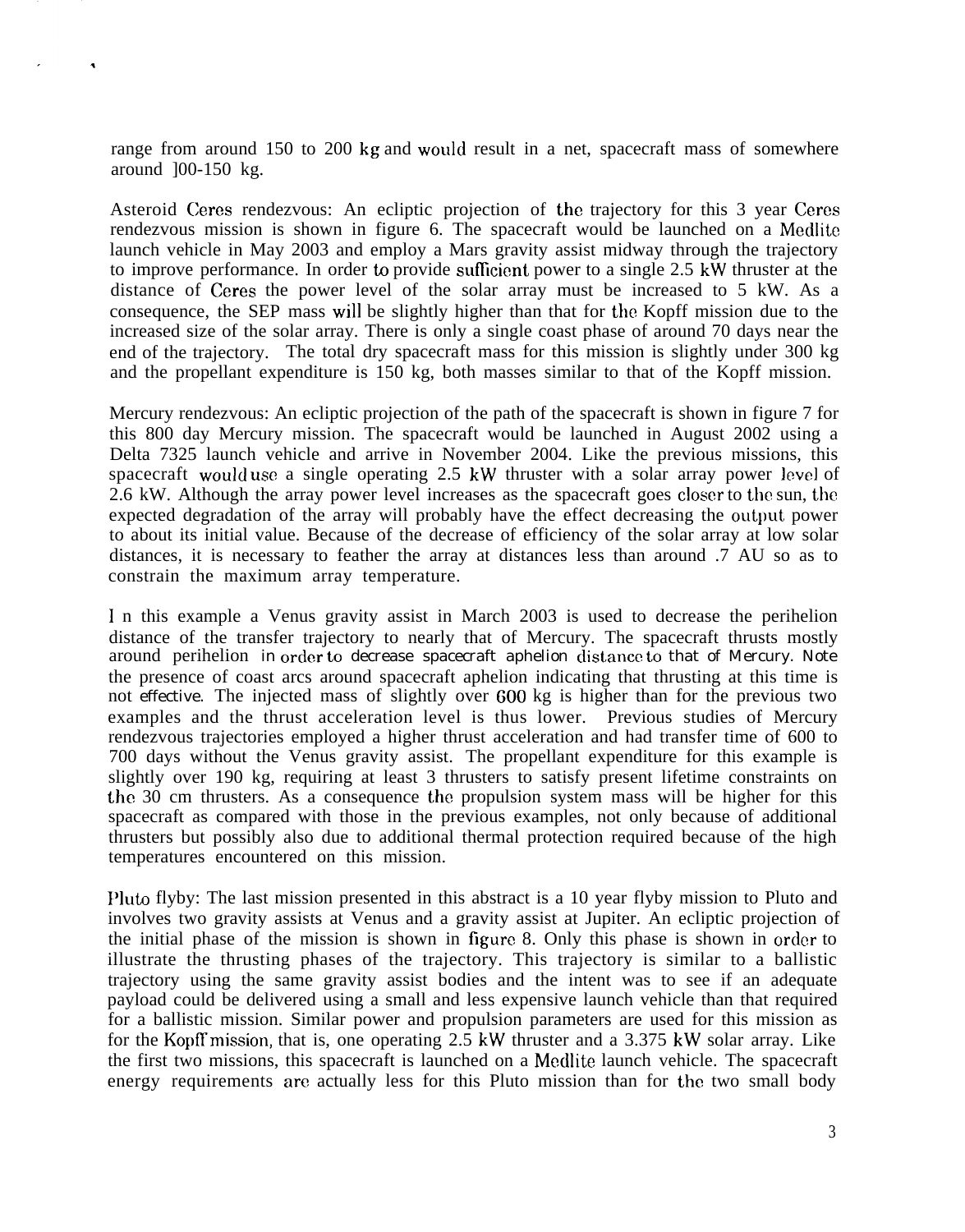rendezvous missions the propellant expended is less, being slightly over 100 kg. The total delivered spacecraft and SEP mass is approximately 400 kg.

The proposed paper will go into greater detail for these missions and the other missions mentioned previously. The paper will also include a comprehensive definition of the modeling of the thruster throttling in the trajectory optimization software.

1. Sauer, Carl G., Jr, Planetary Mission Performance for Small Solar Electric Propulsion Spacecraft, Paper AAS 93-561, AAS/AIAA Astrodynamics Specialist Conference, Victoria, BC, Canada, Aug 16-19, 1993

2. Sauer, Carl G. Sauer, Jr. and Yen, Chen-Wan 1,., Planetary Mission Capability of Small Low Power Solar Electric Propulsion Systems, Paper IAA-L-0706, IAA International Conference on Low-Cost Planetary Missions, John Hopkins Applied Physics Laboratory, Laurel, MD, April 12-15, 1994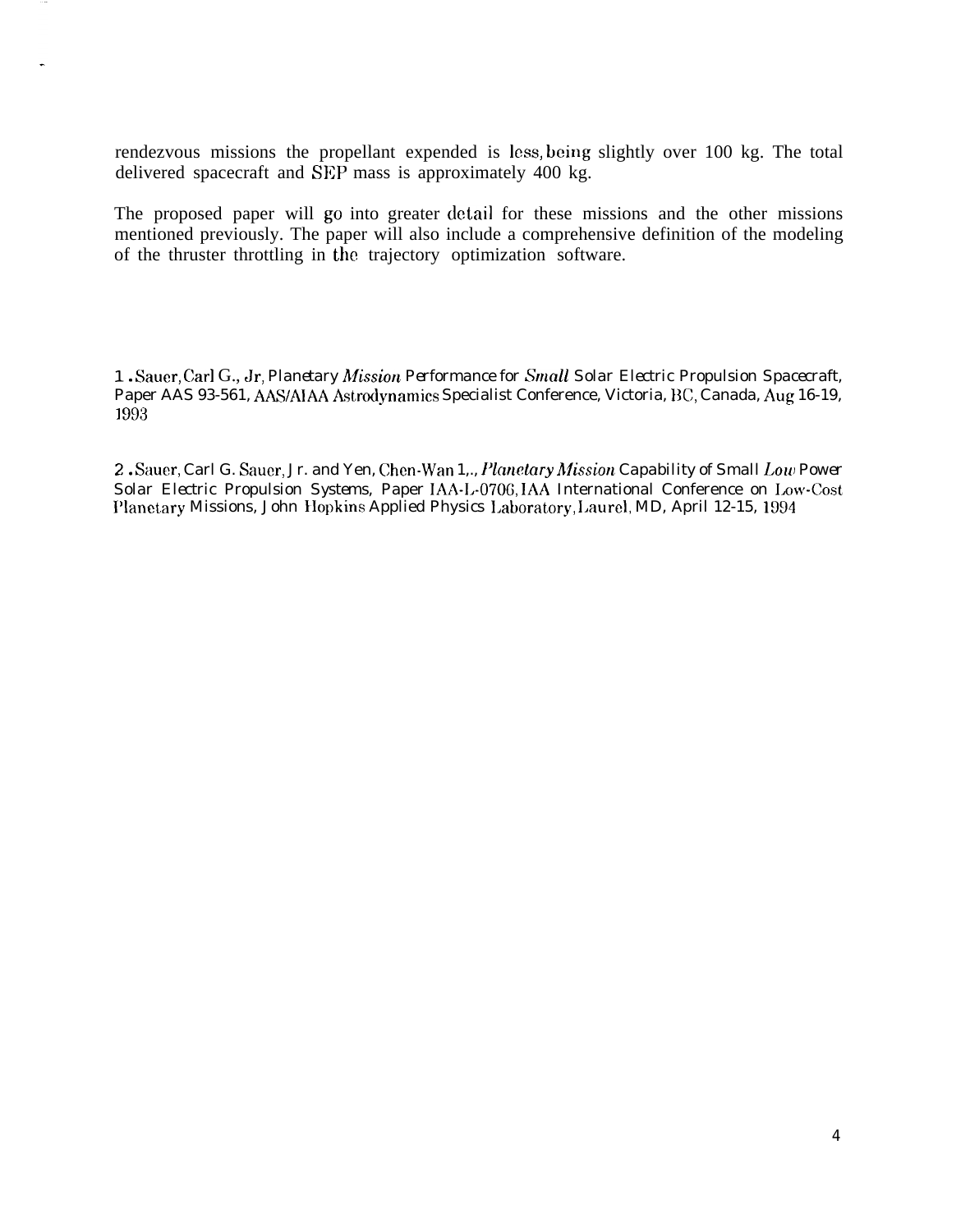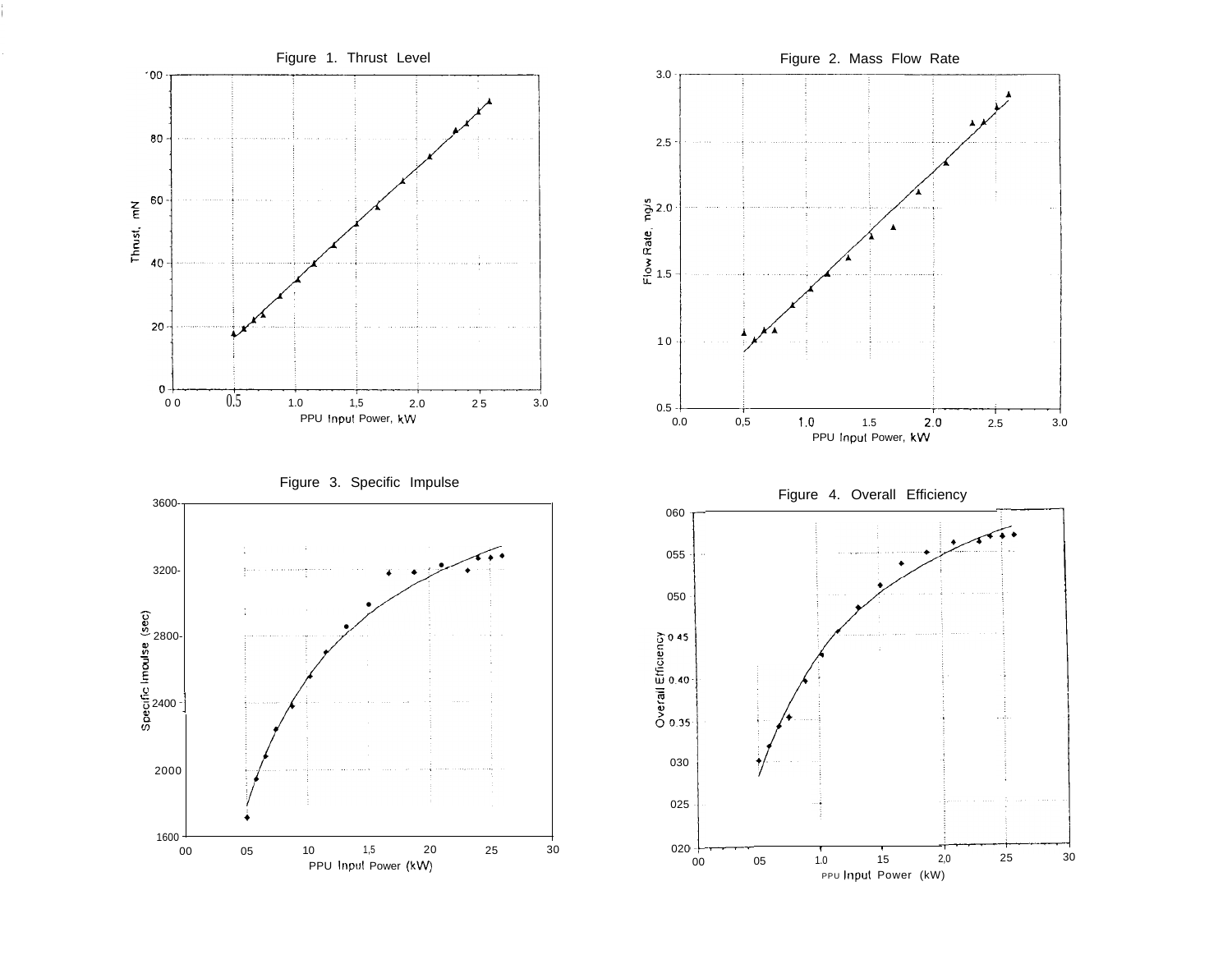

Figure 6. 2001 3 Year Ceres Rendezvous Delta 7326 / SEP 5 kW